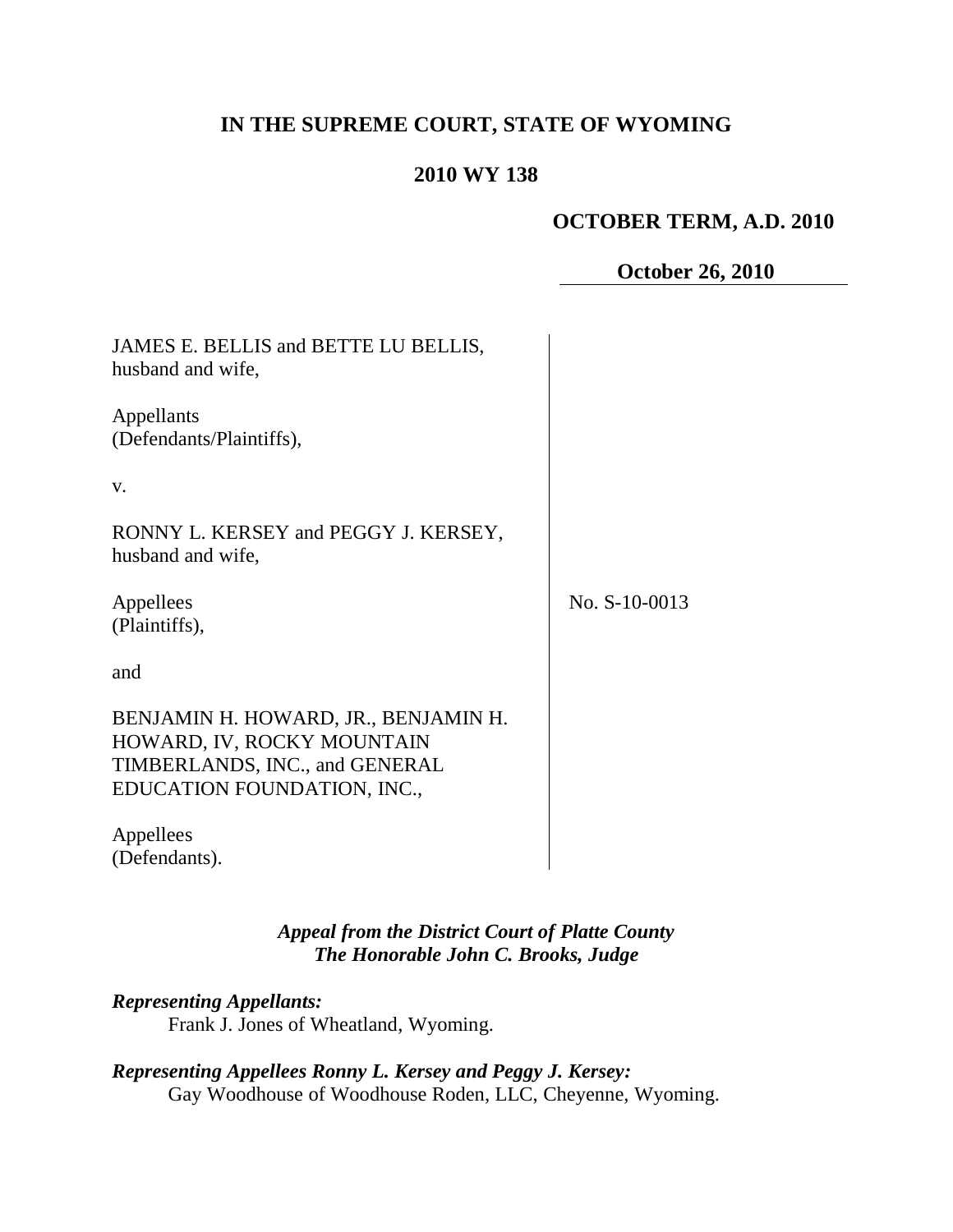# *Representing Appellees Benjamin H. Howard, Jr., Benjamin H. Howard, IV and Rocky Mountain Timberlands, Inc.:*

William H. Vines of Wheatland, Wyoming.

*Before KITE, C.J., and GOLDEN, HILL, VOIGT, and BURKE, JJ.*

**NOTICE: This opinion is subject to formal revision before publication in Pacific Reporter Third. Readers are requested to notify the Clerk of the Supreme Court, Supreme Court Building, Cheyenne, Wyoming 82002, of any typographical or other formal errors so that correction may be made before final publication in the permanent volume.**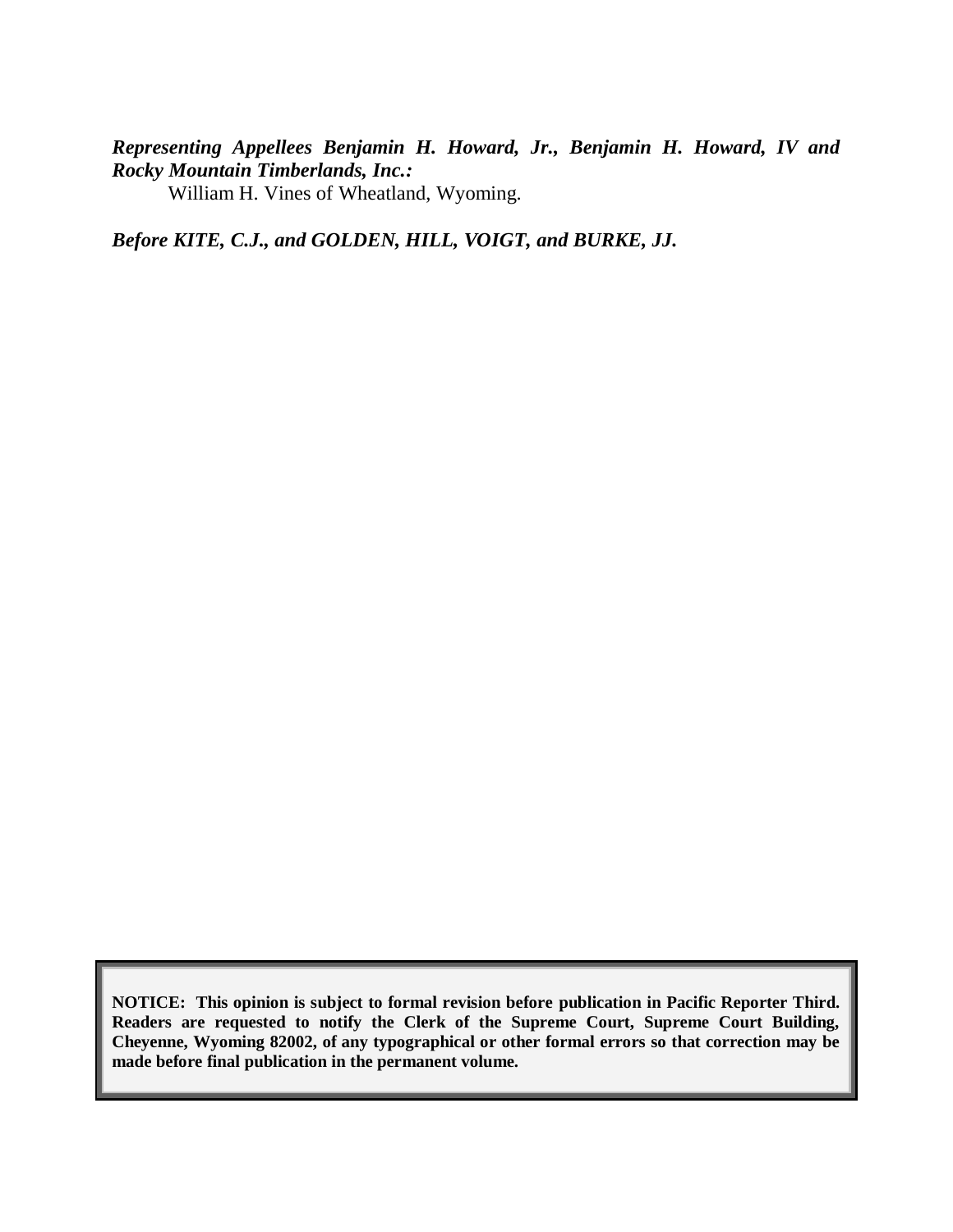#### **VOIGT, Justice.**

[¶1] The district court consolidated two civil actions involving ownership disputes among neighboring landowners in Platte County, Wyoming. After a bench trial, the district court concluded that the appellants had not proven ownership of the disputed land through adverse possession, ordered their ejectment from a portion thereof, to which portion title was also quieted in the record owners, and ordered the appellants to pay trespass damages and costs. This appeal followed. We conclude that the district court's findings of fact are not clearly erroneous on some issues, but are clearly erroneous on other issues, and we therefore affirm in part, and reverse in part.

#### **PARTIES AND PLEADINGS**

[¶2] So as better to present the detailed facts and the issues, we will briefly introduce the parties and identify their primary pleadings. The appellants are James E. Bellis and Bette Lu Bellis (the Bellises). They were the plaintiffs in a quiet title and declaratory judgment action filed on April 4, 2006, against Torey S. Hanks and Julie B. Hanks (the Hanks), Benjamin H. Howard, Jr. and Benjamin H. Howard IV (the Howards), and Rocky Mountain Timberlands, Inc. (RMT).<sup>1</sup> The Hanks, Howards, and RMT filed an Answer denying the Bellises' claims, but presented no counterclaims. Prior to the filing of that action, the Bellises were the defendants in an action filed by Ronny L. Kersey and Peggy J. Kersey (the Kerseys) alleging trespass and seeking quiet title, injunctive relief, and ejectment. In their counterclaim against the Kerseys, the Bellises asked that title be quieted in them. The district court consolidated the two cases because both disputes involved a contiguous area that had been under common ownership and the Bellises' claim of ownership to the disputed area of each parcel was based on the same evidence in regard to adverse possession. The following map shows the lands in question, with the shaded area in Sections 3 and 10 east of the Bellises' 1997 purchase and west of the fence being the disputed area.

 $1$  The Hanks later sold their land to General Education Foundation, Inc. (GEF). GEF apparently made no appearance in either case, but appears as a named party on some, but not all, pleadings. One witness did testify on behalf of GEF.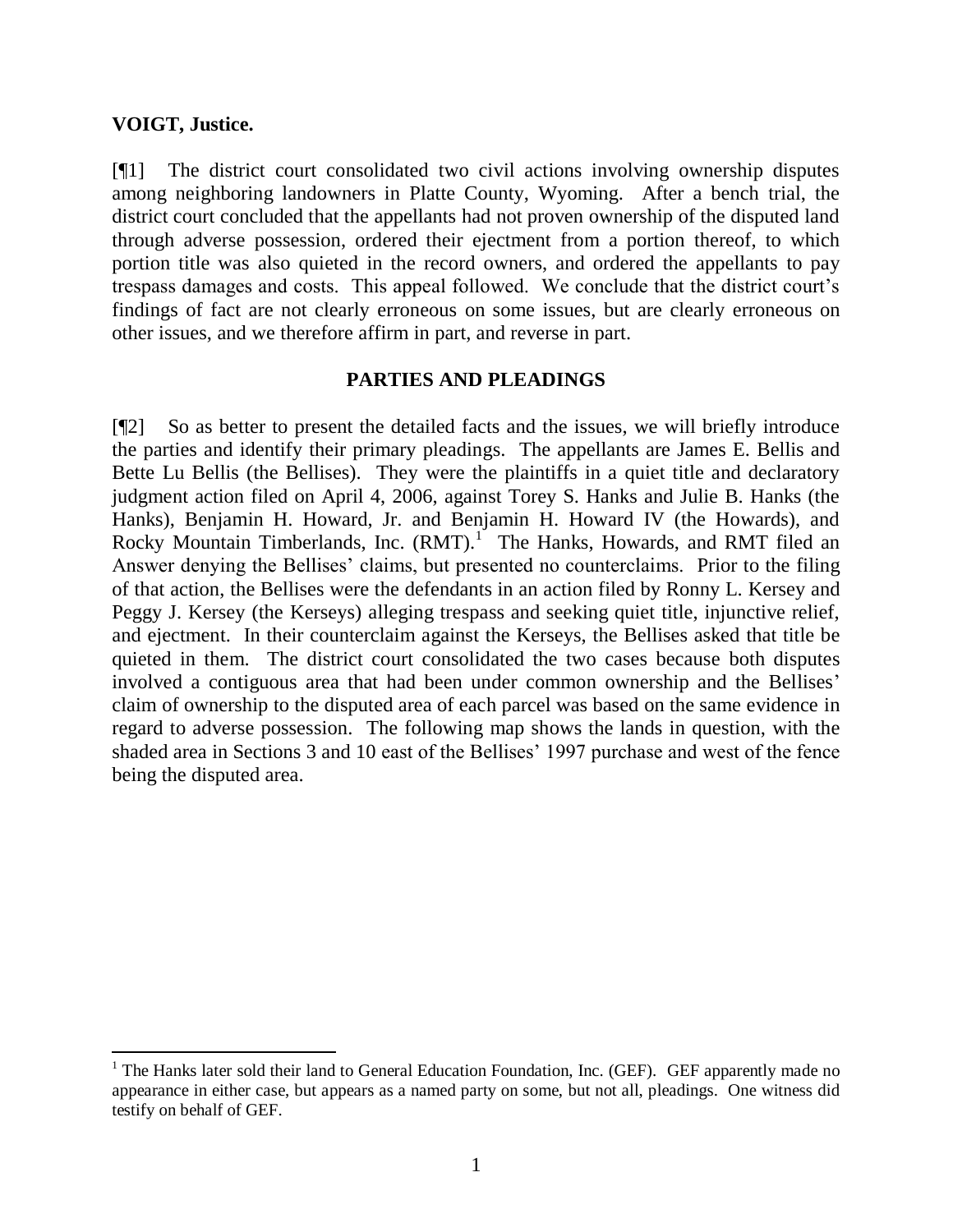

## **ISSUES<sup>2</sup>**

[¶3] 1. Did the district court err in ruling against the Bellises on their claim of adverse possession?

2. Did the district court err in ordering the ejectment of the Bellises from the Kerseys' tract?

<sup>&</sup>lt;sup>2</sup> The Bellises also claim that the district court erred in not finding that they had proven ownership of the disputed area via the doctrine of recognition and acquiescence. *See Kimball v. Turner*, 993 P.2d 303, 308-09 (Wyo. 1999), and *Carstensen v. Brown*, 32 Wyo. 491, 236 P. 517 (1925). We note, however, that said doctrine was not raised in the Bellises' pleadings, was contrary to the Bellises' factual position at trial, and was not addressed in the district court's findings of fact, conclusions of law, or final order. Therefore, we conclude that the issue was not "tried by express or implied consent of the parties" as contemplated by W.R.C.P. 15(b), and we will not address it separately in this appeal, except to say that the resolution reached herein would result in its fate being the same as the fate of the adverse possession claim.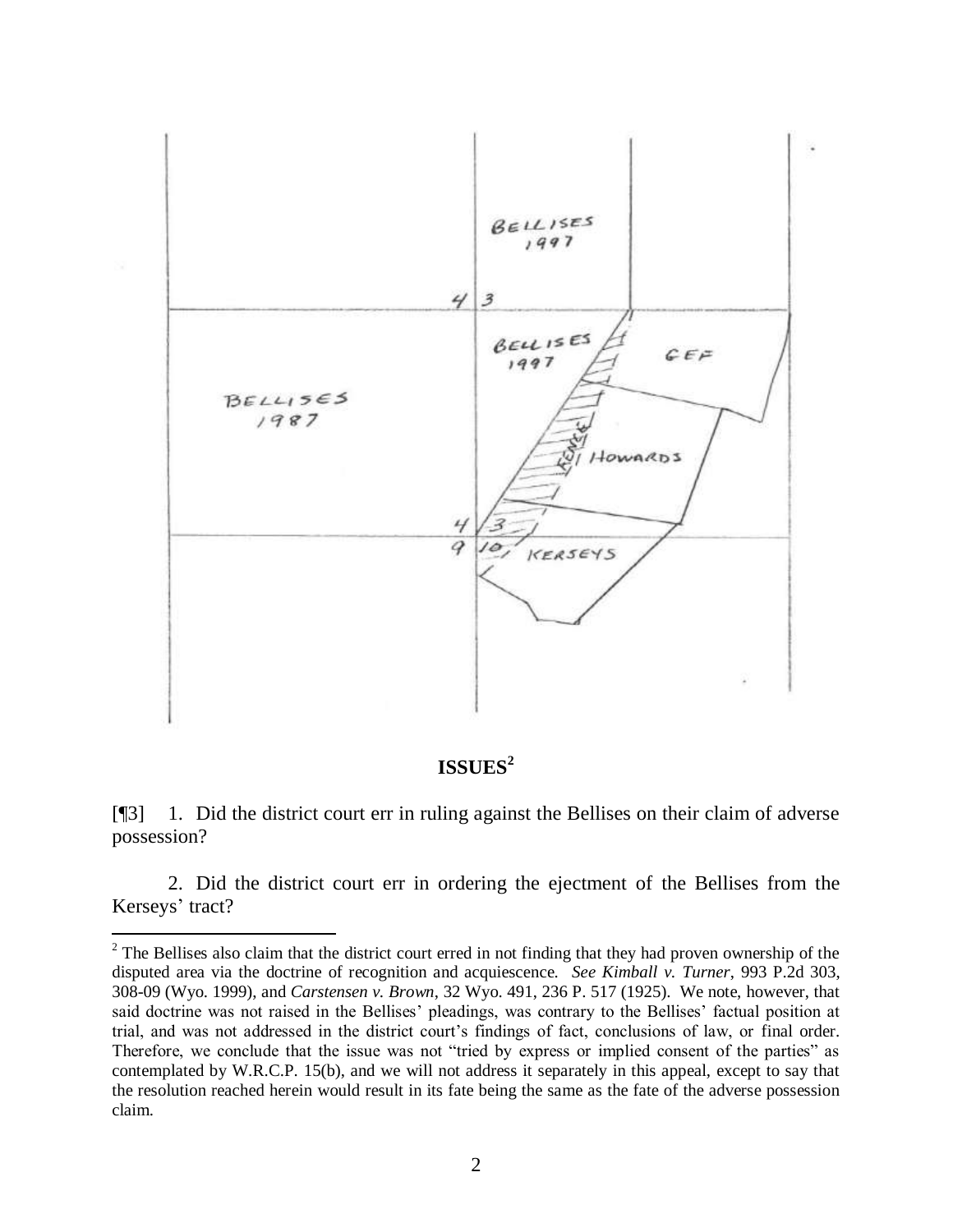3. Did the district court err in denying the Bellises' quiet title claim, and in granting the Kerseys' quiet title claim?

- 4. Did the district court err in granting trespass damages to the Kerseys?
- 5. Did the district court err in granting costs to the Kerseys?

#### **FACTS**

[¶4] Because the primary claim presented to the district court was one of adverse possession, the trial transcript and appellate briefs present a detailed history of the ownership and use of the disputed lands. We will resolve this primary issue upon grounds somewhat different from those relied upon by the district court, so we will focus upon the facts that are relevant to that disposition.

[¶5] The disputed land and the surrounding area was developed as a ranch beginning with the arrival of Millard Coleman in 1888. As of April 30, 1987, Rowena Coleman owned the subject lands in Sections 3 and 10, while Charles and Jean Coleman owned the subject lands in Section 4. On that date, Charles and Jean Coleman sold to the Bellises a parcel of land that, for the purposes of this inquiry, had as its eastern boundary the section line between Sections 3 and 4. In other words, that deed conveyed nothing in Section 3 or in Section 10.

[¶6] James Bellis testified that, over the following years, the Bellises ran cattle, hunted upon, and leased out not just their land in Section 4, but also the land in Sections 3 and 10 west of the fence shown on the above map. Mr. Bellis further testified that Charles Coleman knew the fence was not on the property line, but recognized the Bellises' use of the now-disputed area under "the old fence law," meaning adverse possession.

[¶7] In 1997, the Bellises learned that the Colemans intended to sell their property in Sections 3 and 10. Mr. Bellis and Mr. Coleman discussed resolving the boundary issues in those sections, to enable the Colemans to sell the property. Not wanting to go to the expense of a formal survey, the two men agreed upon a straight diagonal line running northeasterly from the section corner (3, 4, 9, 10) as the boundary between their properties. That diagonal line, as described in the ensuing deed from the Colemans to the Bellises, is shown on the above map as the western edge of the disputed lands. The Bellises paid the Colemans \$18,000 for the additional lands not described in their earlier deed. Significantly, Mr. Bellis testified that he "was purchasing a settlement" and "was resolving the entire issue," and that "we couldn't go for adverse possession for another month [because] [i]t was not ten years up."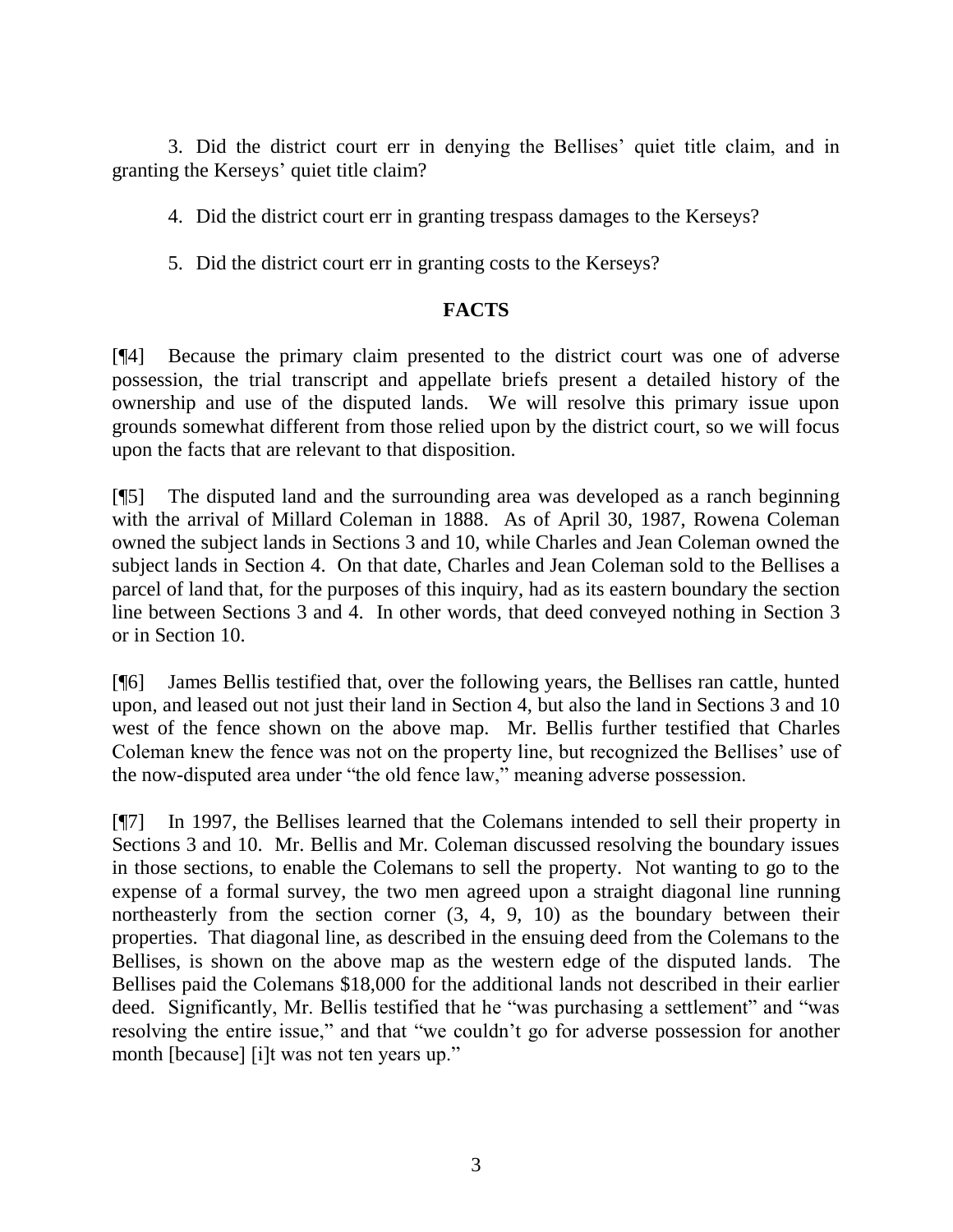[¶8] In summarizing the Bellises' position, Mr. Bellis testified that (1) the 1987 deed "[was] a perfectly good deed, except in those days fence lines and property descriptions on section lines do not match[,]" and (2) the boundary line in the 1997 deed was erroneous in that it should have gone to the northeast corner of the quarter section, rather than to the center of the northern border of that quarter section, meaning it should have encompassed the disputed area.<sup>3</sup>

[¶9] The party to whom the Colemans intended to sell, and did sell, their property in Sections 3 and 10, was RMT, one of the current appellees. That transaction took place on May 20, 1997. Subsequently, the Kerseys, the Howards, and GEF obtained title to the tracts shown on the above map. Disputes over the property boundaries resulted in the Kerseys filing their action against the Bellises on June 23, 2005, and the Bellises filing their action against the Hanks, the Howards, and RMT on April 4, 2006. The details of those disputes are discussed at length in the trial transcript, but those details are not of significance to our resolution of this matter.

#### **STANDARD OF REVIEW**

[¶10] We have often reiterated our standard of review upon the appeal of a district court's decision following a bench trial. Factual determinations are reviewed under a clearly erroneous standard, while conclusions of law are reviewed *de novo*. *Hansuld v. Lariat Diesel Corp.*, 2003 WY 165, ¶ 13, 81 P.3d 215, 218 (Wyo. 2003). "A finding is clearly erroneous when, although there is evidence to support it, the reviewing court on the entire evidence is left with the definite and firm conviction that a mistake has been committed." *Harber v. Jensen*, 2004 WY 104, ¶ 7, 97 P.3d 57, 60 (Wyo. 2004) (quoting *Life Care Ctrs. of Am., Inc. v. Dexter*, 2003 WY 38, ¶ 7, 65 P.3d 385, 389 (Wyo. 2003)). We may affirm a district court's action upon any sustainable legal ground shown in the record. *Hoy v. DRM, Inc.*, 2005 WY 76, ¶ 21, 114 P.3d 1268, 1279 (Wyo. 2005).

## **DISCUSSION**

### *Did the district court err in ruling against the Bellises on their claim of adverse possession?*

[¶11] In 1987, the Bellises purchased from the Colemans a portion of the Colemans' ranch, including the land in Section 4 shown on the above map. Subsequent use by the Bellises of lands retained by the Colemans in Sections 3 and 10 to the east of Section 4 apparently led Mr. Bellis and Mr. Coleman to conclude in 1997 that there was some

<sup>&</sup>lt;sup>3</sup> The Bellises did not seek reformation of the 1997 deed, perhaps because they did not allege mutual mistake in its drafting. Rather, Mr. Bellis suggested that the Colemans inserted "another description" in that deed and in selling their property. *See, e.g., Hutchins v. Payless Auto Sales, Inc.*, 2002 WY 8, ¶ 19, 38 P.3d 1057, 1063 (Wyo. 2002); and *Gasaway v. Reiter*, 736 P.2d 749, 751 (Wyo. 1987).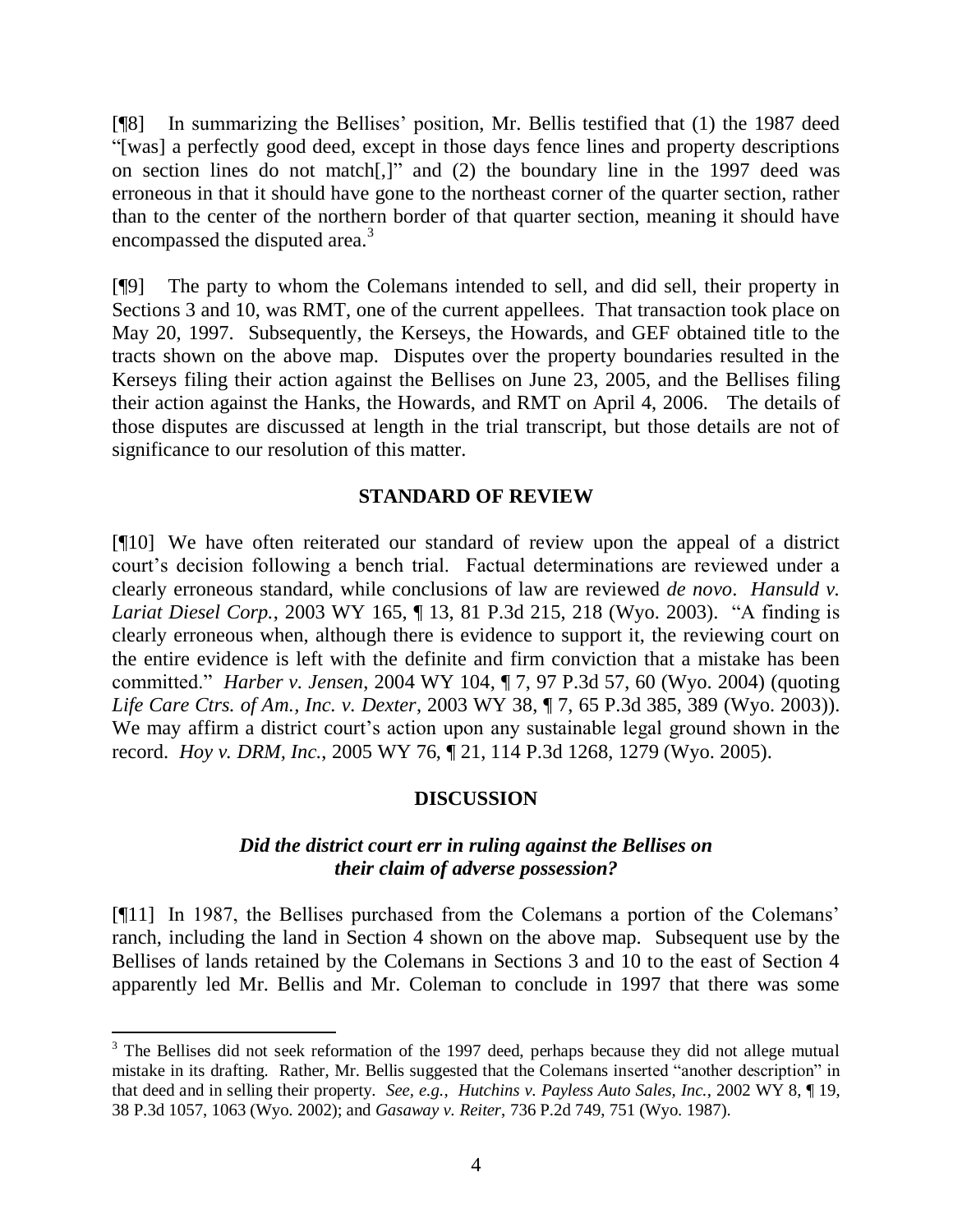question as to the boundary between their respective properties in that area. Although Mr. Bellis does not challenge the correctness of the 1987 deed, he contends that the fence, rather than the section line, was always meant to be the eastern boundary of his property. His legal argument at trial was that the Bellises adversely possessed the disputed area.

[¶12] When Mr. Bellis and Mr. Coleman met in 1997 to discuss the Colemans' planned land sale, the two men discussed the Bellises' potential adverse possession claim. The Bellises did not pursue that claim, for two reasons. First, the ten-year statutory period had not passed, meaning the claim had not "ripened." And second, Mr. Coleman did not want to pay to survey the fence line for the purpose of establishing the western boundary of the property he could sell. Consequently, the Bellises and the Colemans resolved the difficulty with an agreement: the Bellises would pay \$18,000 to extend the eastern border of their land to the diagonal line in Section 3 discussed above. This transaction was accomplished by payment of the money and execution and delivery of the deed.

[¶13] While nobody in this case has argued that the 1997 deed is ambiguous, parol evidence was admitted to explain its purpose. That evidence clearly shows that the intention of both the Bellises and the Colemans was to establish a boundary between their properties *that would allow the Colemans to sell the lands east of the boundary.* Mr. Bellis, himself, repeatedly testified that such was their purpose. Given that purpose, and given the exchange of money for a warranty deed specifically identifying a property boundary lying entirely west of the fence—all of which took place before the period required to establish adverse possession—it simply cannot be said that the evidence can support the Bellises' position that they retained a claim to any property east of the deed's boundary line. Consequently, any adverse possession claim the Bellises could now assert would have had to begin after they accepted the 1997 deed. Inasmuch as the Kerseys brought their civil action in 2005, and the Bellises sued the other appellants in 2006, it is clear that the ten-year adverse possession period has not been proven. The ruling of the district court is affirmed on that ground.<sup>4</sup>

 <sup>4</sup> We acknowledge that W.R.C.P. 8(c) requires that affirmative defenses, including accord and satisfaction, must be pled affirmatively. In the instant case, however, the Bellises had the burden of establishing the elements of adverse possession before the appellees had the burden of raising or proving affirmative defenses. This case resembles *Thayer v. Smith*, 357 P.2d 1115, 1117 (Wyo. 1960), where the nature of the issues and their presentation resulted in the question of accord and satisfaction being tried as part of the necessary evidence. In the instant case, it was actually Mr. Bellis who forwarded the theory that the 1997 transaction was for the purpose of settling the boundary line. His complaint was not with the concept of settlement, but was, rather, with the description of the boundary line contained in the deed. His testimony was more reflective of an argument for reformation of the deed. The district court did not treat the 1997 agreement between the Bellises and the Colemans as an accord and satisfaction, or even as a settlement, but stated that it "extinguished" any claim the Bellises may have had to adverse possession of the property to the west of the new dividing line.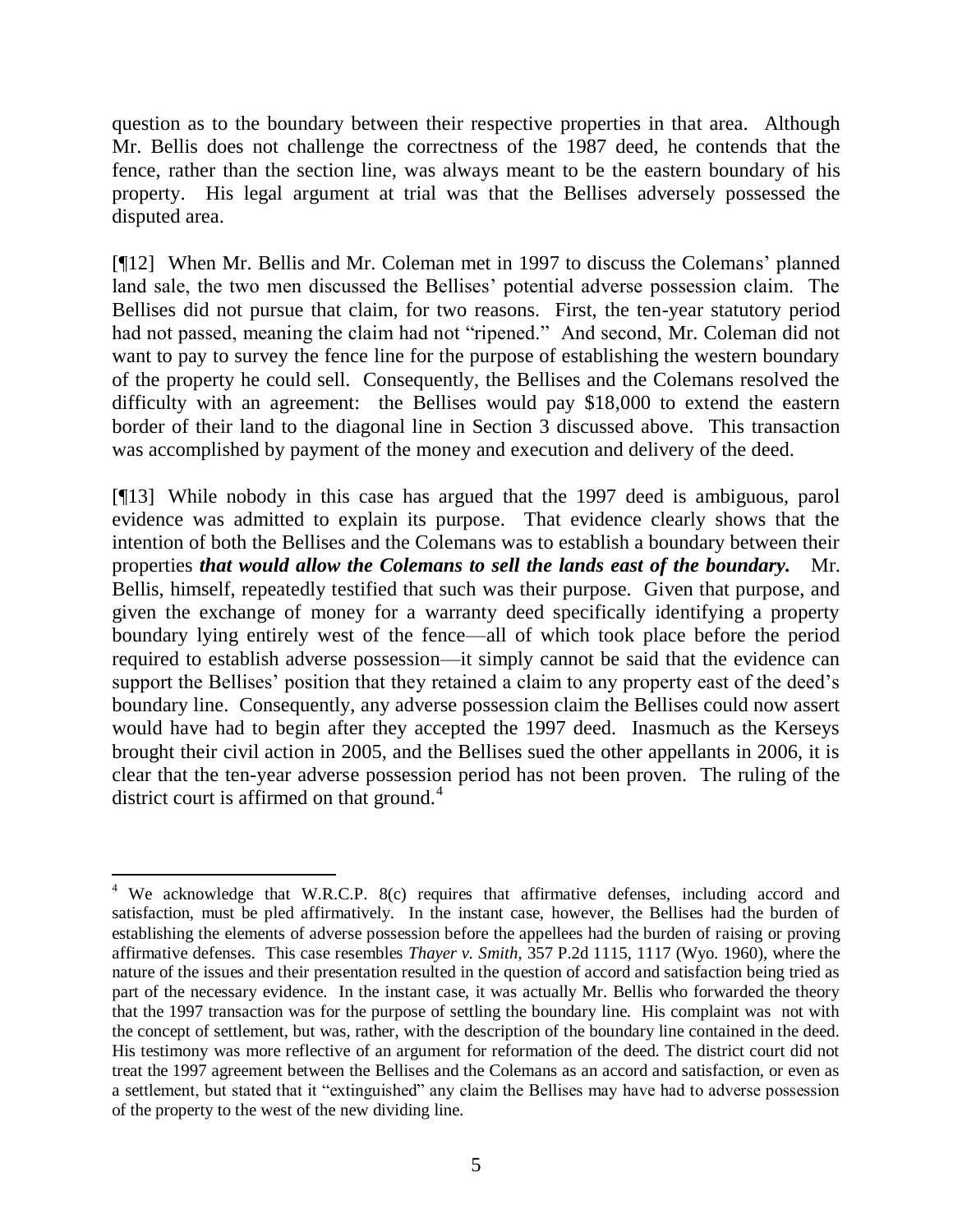## *Did the district court err in ordering the ejectment of the Bellises from the Kerseys' tract?*

[¶14] The Kerseys amended their petition to seek ejectment of the Bellises from that portion of the disputed lands lying within the Kerseys' deeded tract. Ejectment, once a common-law remedy, is now codified at Wyo. Stat. Ann. § 1-32-202 (LexisNexis 2009):

> In an action to recover real property it is sufficient if the plaintiff's petition states that he has a legal estate in and is entitled to possession of the real property, describing the same with sufficient certainty as to enable an officer holding an execution to identify it, and that the defendant unlawfully keeps him out of possession. It is not necessary to state how the plaintiff's estate or ownership is derived.

*See Allen v. Houn*, 30 Wyo. 186, 198, 219 P. 573, 577-78 (1923).

[¶15] The district court found that the Kerseys own the property described in their tract, concluded that the Bellises had not proven adverse possession of the disputed portion of that tract, and ordered the Bellises ejected therefrom. The Kerseys' proof that the Bellises were unlawfully keeping them from possession of the disputed land consisted largely of evidence that on June 15, 2005, Mr. Kersey and others were in the process of building a fence along the surveyed boundary when Mr. Bellis came out and commanded them to the leave the property, which they did. The Kerseys filed suit against the Bellises eight days later.

[¶16] In their brief on appeal, the Bellises have not presented an argument on the separate issue of ejectment, perhaps concluding that the issue of adverse possession would be determinative. Having reviewed the entire record, we certainly cannot conclude that the district court's findings of fact in regard to the ejectment claim are clearly erroneous, or that its conclusions of law are in error. The Kerseys held record title to the property, paid the property taxes, and attempted to possess the property, but were prevented from doing so by the Bellises, who had not perfected a claim to the property via adverse possession. We therefore affirm the order of ejectment.

## *Did the district court err in denying the Bellises' quiet title claim, and in granting the Kerseys' quiet title claim?*

[¶17] Quiet title actions are equitable in nature, although now statutorily based. *Norris v. United Mineral Products Co.*, 61 Wyo. 386, 404, 158 P.2d 679, 684 (1945); 65 Am. Jur. 2d *Quieting Title* §§ 4, 6 (2001). Wyo. Stat. Ann. § 1-32-201 (LexisNexis 2009) reads as follows: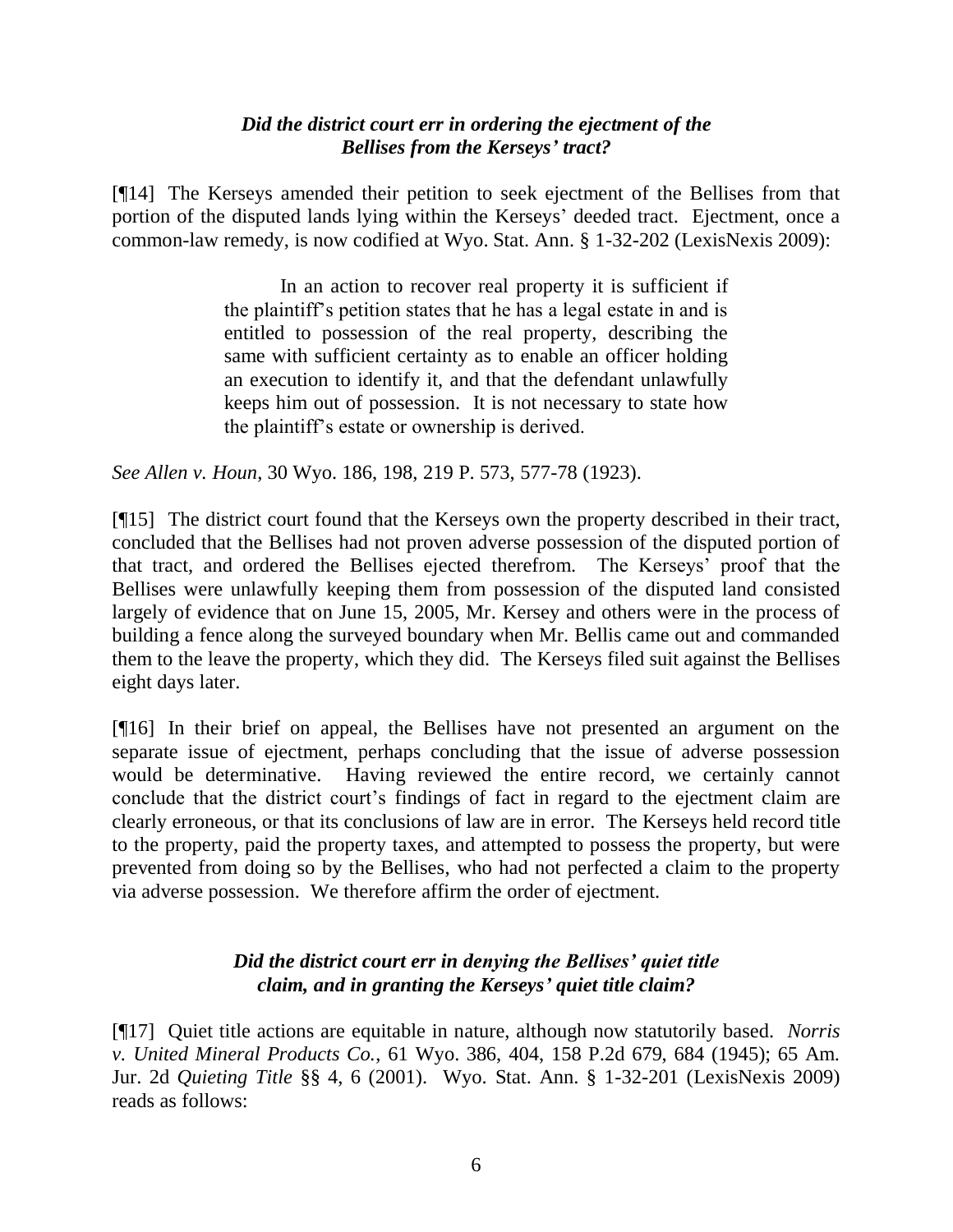An action may be brought *by a person in possession* of real property against any person who claims an estate or interest therein adverse to him, for the purpose of determining the adverse estate or interest. The person bringing the action may hold possession himself or by his tenant.

(Emphasis added.) For purposes of the instant case, it is especially important to note that "[a] quiet title action requires proof of possession, while an ejectment action requires proof that the complainant is illegally being kept from possession." *Bragg v. Marion*, 663 P.2d 505, 506 (Wyo. 1983); *see also* 65 Am. Jur. 2d *Quieting Title* § 2 (2001). Unless the land is vacant, an action for ejectment is the proper course for a party not in possession:

> [T]he rule requiring actual possession by plaintiff is based on the availability of full protection to him through an action in ejectment or its statutory substitute. If the land is not occupied by any one, the plaintiff having title may sue to have his title quieted, either because the remedy exists independent of the statute, or because his title gives him constructive possession.

*Goodrich v. Stobbe*, 908 P.2d 416, 418 (Wyo. 1995) (quoting *Ohio Oil Co. v. Wyoming Agency*, 63 Wyo. 187, 208, 179 P.2d 773, 779 (1947)); *see also Amick v. Elwood*, 77 Wyo. 269, 277, 314 P.2d 944, 946-47 (1957), and *Huber v. Delong*, 54 Wyo. 240, 249- 50, 91 P.2d 53, 56 (1939).

[¶18] In the instant case, the Kerseys proved that the Bellises were in sufficient possession of the disputed portion of the Kersey tract so as to necessitate their ejectment therefrom. The Kerseys also proved that their own possession of the disputed parcel was prevented by the Bellises, despite the Kerseys' record title. The proper relief was ejectment, not quiet title. Denial of the Bellises' quiet title claim was appropriate, but the grant of the Kerseys' similar claim was not and the district court is reversed in regard to the latter.

## *Did the district court err in granting trespass damages to the Kerseys?*

[¶19] In the real property context, trespasses are "invasions of the interest in the exclusive possession of land and in its physical condition." *Edgcomb v. Lower Valley Power & Light*, 922 P.2d 850, 859 (Wyo. 1996) (quoting Restatement (Second) of Torts Ch. 7 [§§ 157-166] at 275 (1965)); *see also Skane v. Star Valley Ranch Ass'n*, 826 P.2d 266, 268-69 (Wyo. 1992) (gist of action is injury to possession). The district court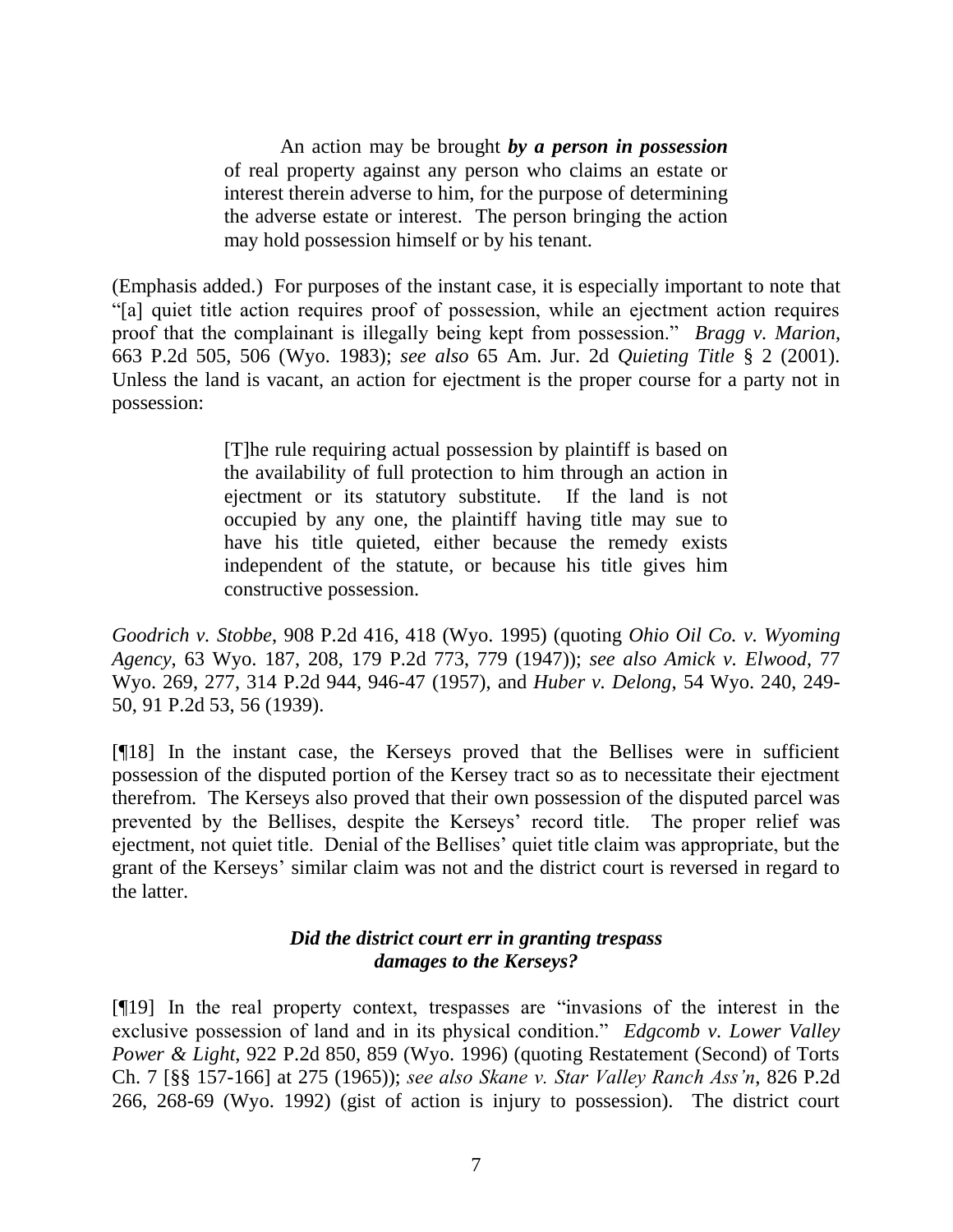concluded in the order entered after the bench trial in the instant case that the Bellises had committed a trespass against the Kerseys. An unreported hearing on trespass damages took place some months later, with the district court eventually ordering the Bellises to pay to the Kerseys \$1,300.00 as actual damages for the interruption in Kerseys' fence construction, and \$1,500.00 as "nominal damages and to aid them in the cost of erecting a boundary fence."

[¶20] Wyoming follows the general rule that "at least" nominal damages are available where an actionable trespass has occurred. *Harmony Ditch Co. v. Sweeney*, 31 Wyo. 1, 7, 222 P. 577, 579 (1924); *see also Brown v. Johnston*, 2004 WY 17, ¶ 36, 85 P.3d 422, 432 (Wyo. 2004) (nominal damages awarded where cause of action for a legal wrong is established even though no proof of actual damages); and *State ex rel. Willis v. Larson*, 539 P.2d 352, 355 (Wyo. 1975) (nominal damages awarded where cause of action for a legal wrong is established even though no proof of actual damages). For their proposition that both nominal damages and actual damages are recoverable, the Kerseys rely upon *Sagebrush Development, Inc. v. Moehrke*, 604 P.2d 198, 202-03 (Wyo. 1979).

[¶21] We find the Kerseys' reliance upon *Sagebrush Development* to be misplaced. A close reading of that case suggests that it adheres to the general rule that "nominal damages are awarded when actual damages are not proven, are not susceptible to proof, or do not exist." *Id*. at 202. In *Sagebrush Development*, both nominal damages and actual damages were approved because of successive breaches of a divisible contract, which is not the circumstance currently before the Court. *Id*. at 203. *See* 75 Am. Jur. 2d *Trespass* § 112 (2007) (nominal damages available in the absence of proven or actual damages); and 22 Am. Jur. 2d *Damages* § 15 (2003) (nominal damages recoverable where no actual damage results or is proved).

[¶22] Beyond this discussion is the problematic fact that, in the final order entered after the damages hearing, the district court found \$1,300.00 proven as actual damages, but then found the Kerseys to be entitled to \$1,500.00 from the Bellises "as nominal damages and to aid them in the cost of erecting a boundary fence." Without the aid of a hearing transcript, and without a more detailed finding, this Court is unable to determine what portion of the latter award is meant to be nominal damages and what portion is meant to help reimburse the Kerseys for the construction of a boundary fence. Furthermore, although Wyo. Stat. Ann. § 11-28-106 (LexisNexis 2009) provides for a civil action in the event that a neighboring landowner refuses to pay one-half the cost of a partition fence, that cause of action was not raised in this case, and there is no evidence before the Court that the Bellises have refused to pay such amount, if demanded. We conclude that the award of \$1,500.00 must be reversed. On the other hand, the award of \$1,300.00 in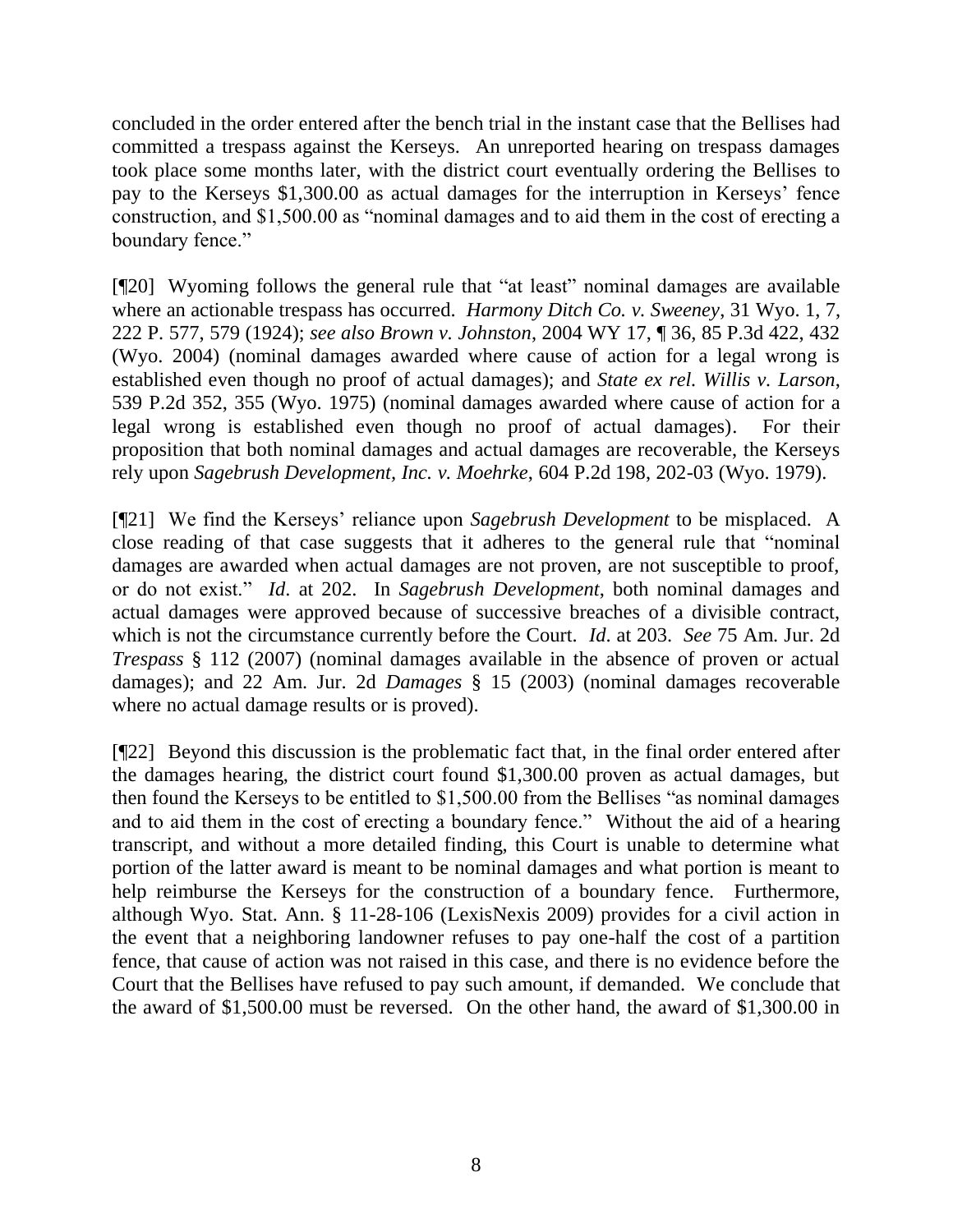actual damages is affirmed because there is evidence to support it.<sup>5</sup> See, e.g., Piroschak *v. Whelan*, 2005 WY 26, ¶ 7, 106 P.3d 887, 891 (Wyo. 2005).

## *Did the district court err in granting costs to the Kerseys?*

[¶23] We review an award of costs to the prevailing party for an abuse of discretion. *Snyder v. Lovercheck*, 2001 WY 64, ¶ 6, 27 P.3d 695, 697 (Wyo. 2001). The award should be reasonable under the circumstances, and the ruling should be neither arbitrary nor capricious. *Id*. Costs were not recoverable at common law, and are governed by statute and court rule, with courts having no inherent authority to grant costs. 20 Am. Jur. 2d *Costs* §§ 1, 2 (2005). In Wyoming, "the court may award and tax costs and apportion them between the parties on the same or adverse sides as it deems right and equitable." Wyo. Stat. Ann. § 1-14-126(a) (LexisNexis 2009). Allowable costs are determined pursuant to U.R.D.C. 501.

[¶24] U.R.D.C. 501(a) mandates a particular procedure for seeking costs. First, the prevailing party must file an itemized certificate of costs within twenty days after entry of the "final judgment allowing costs[.]" U.R.D.C. 501(a)(1). If objections to the certificate of costs are not served within ten days of its service, the costs are taxed as set forth in the certificate. U.R.D.C.  $501(a)(2)$ . If objections are filed, the court is to consider the certificate and the objections, with or without a hearing, and then to tax costs. *Id*.

[¶25] This procedure was followed in the instant case, with one consequential exception. On February 18, 2009, the district court issued its Findings of Fact, Conclusions of Law and Order, as amended the following day, in which it ordered as follows:

> 5. The Kerseys, Rocky Mountain Timberlands and Howards are hereby awarded the repayment of costs of this action by the Defendants Mr. and Mrs. Bellis upon submission thereof.

The Kerseys filed their certificate of costs on March 18, 2009, and the Bellises filed their objection on March 25, 2009. The district court heard the matter on October 23, 2009, and on November 2, 2009, entered its Order Awarding Costs to Plaintiffs Ronny and Peggy Kersey. The Bellises appealed from the February 18, 2009 order, the October 23, 2009 order, and the November 2, 2009 order.

[¶26] The Bellises raised below, and here on appeal, numerous objections to the Kerseys' certificate of costs. We will discuss only one of those objections, which we find dispositive. U.R.D.C. 501(a)(1) requires a party seeking costs to file his or her itemized certificate of costs within twenty days after entry of the "final judgment allowing costs."

 $5$  On June 15, 2005, the day Mr. Bellis ordered the Kerseys off the land, the Kerseys had taken vehicles and equipment to the site, and had measured for and dug several post holes.